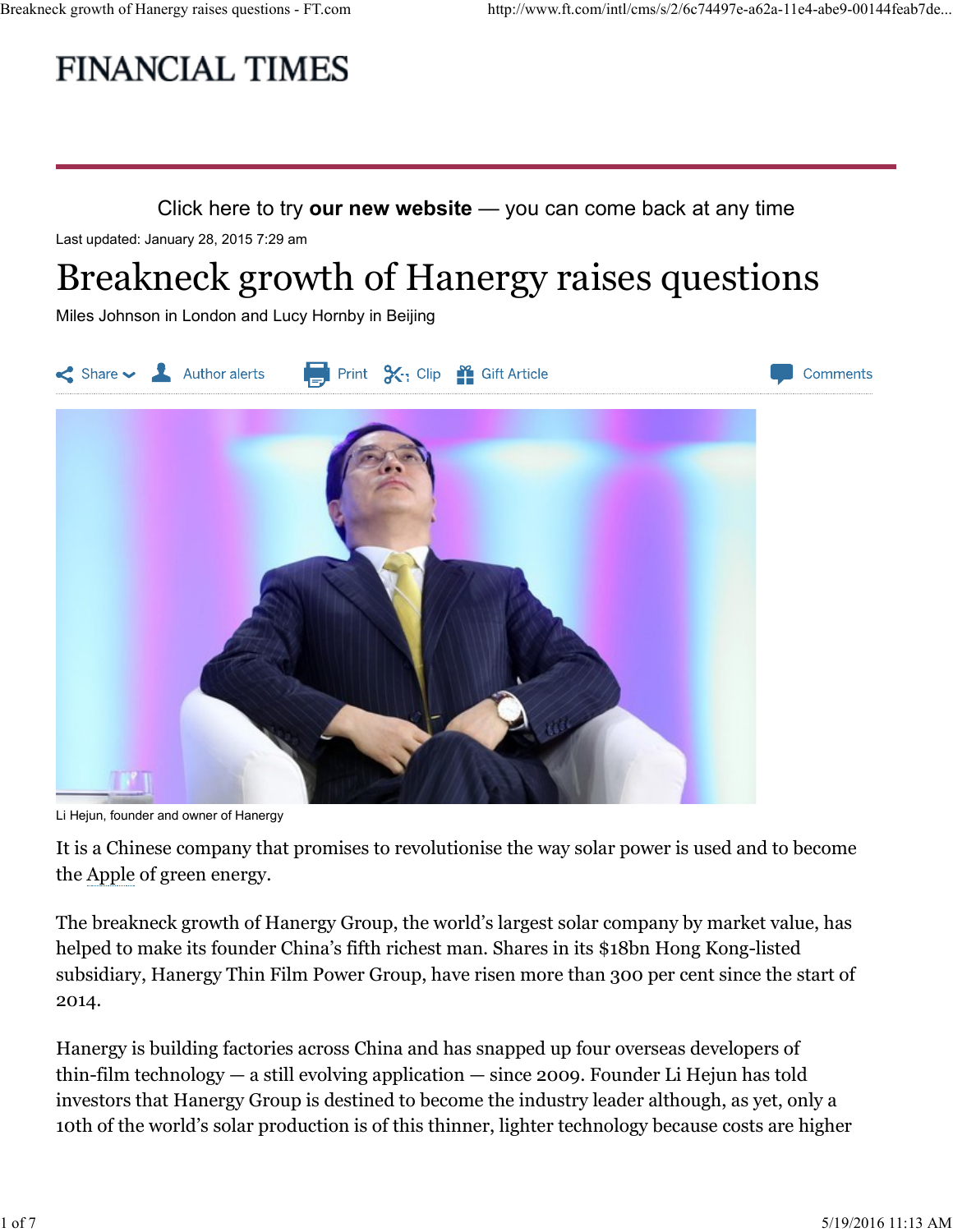than for other panels.

The Financial Times, in analysing recent financial statements of the company, has found some unconventional practices behind Hanergy Group's soaring fortunes. It has been racking up enviable revenues largely through sales between its listed subsidiary, HTF, and itself.

While many of its rivals have struggled to remain profitable, HTF, which sells equipment used to make solar panels, has reported net profit margins of over 50 per cent.

It is now worth more than three times as much as its largest competitor, the US thin film solar panel company First Solar. In China, HTF is worth more than all other listed China solar companies combined. Its shares rose 10 per cent in intraday trade on Tuesday alone. On Wednesday, its shares fell as much as 5.1 per cent following this report, before recovering slightly to trade down 3.2 per cent at HK\$3.61.

Documents reviewed by the Financial Times show that much of the growth comes from within. Nearly all of HTF's HK\$14.8bn in reported revenue since 2010 has been from sales of equipment to its parent, Hanergy **Example 20** First Solar Film Group, which controls 73 per cent of its shares. Its  $\frac{\text{Meyer Burger}}{\text{Yingli}}$ 2013 annual report — the company's most recent  $\overline{\phantom{a}}$  Trina full-year accounts — shows that only 35 per cent of these contracts have been settled, with the balance held as receivables.

In recent weeks, an influential analyst report on Hanergy's business model has raised other doubts Jan 2014 about the company. Frank Dai Mingfang, chief executive of HTF, brushed off all worries in an



He also noted a certain rare synergy, unusual outside China, regarding the sales by the Hong Kong-listed company to Hanergy. "Our client at the moment is our main shareholder. That is the point that makes other people suspicious," Mr Dai said.



Hanergy Group produces solar panels used in solar farms and on roofs and is developing technology that, if successful, would allow solar to be used widely in buildings and cars. Mr Dai said production was ramping up slowly and, as yet, no factory was operating at full capacity. Hanergy aims within the Founder/<br>
2 of 7<br>
2 of 7<br>
2 of 7<br>
2 of 19/2016 11:13 AM<br>
2 of 19/2016 11:13 AM<br>
2 of 19/2016 11:13 AM<br>
2 of 19/2016 11:13 AM<br>
2 of 19/2016 11:13 AM<br>
2 of 19/2016 11:13 AM<br>
2 of 19/2016 11:13 AM<br>
2 of 19/2016 11:13 AM<br>
2 of

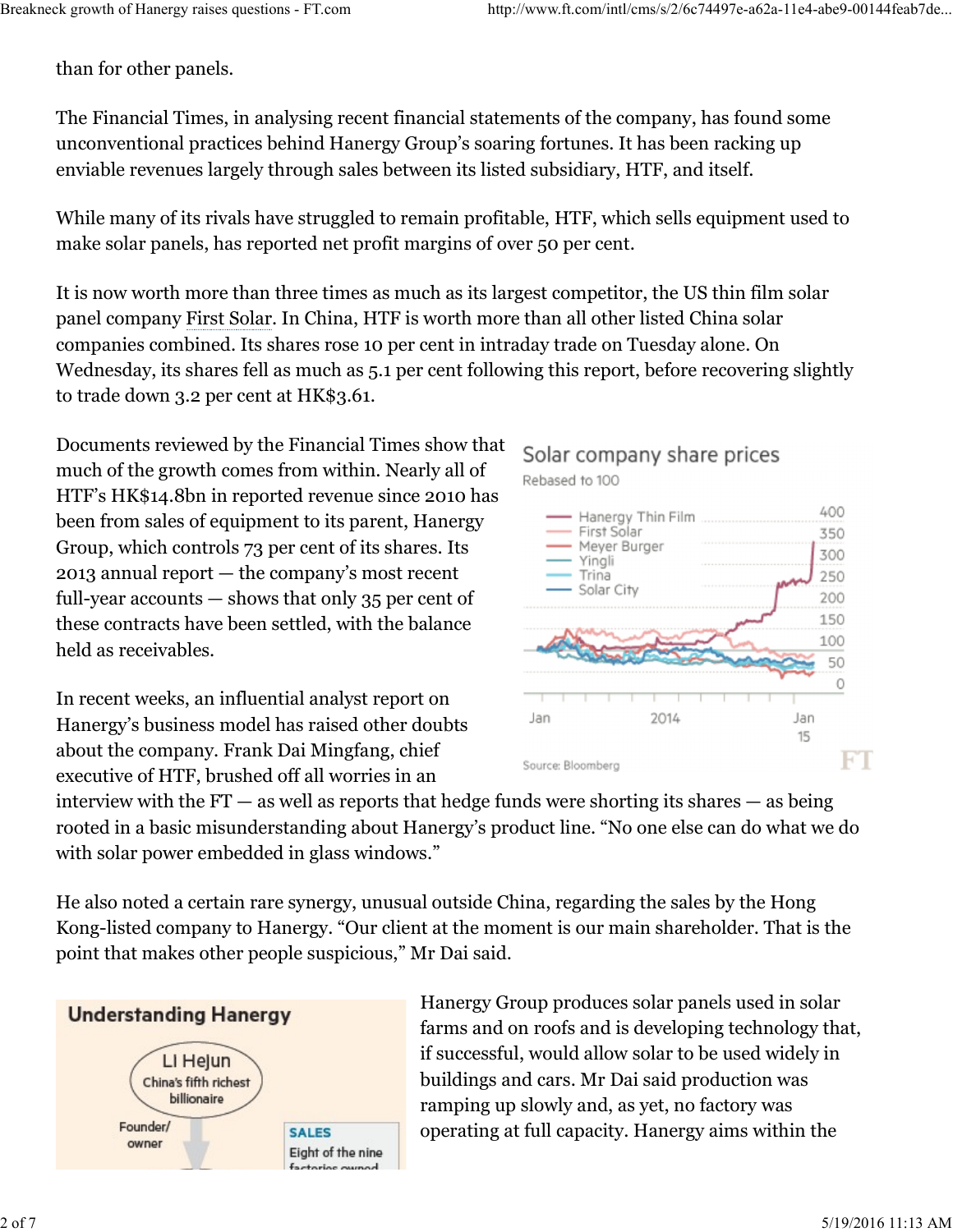

next five years, however, to account for half of the world's projected thin film production — an ambitious target of 10 gigawatts that requires significant upfront costs in its manufacturing bases.

Hanergy Group has nine factories with one, near Chengdu, having two production lines. According to the company's financial statements, these factories are the main clients of HTF, which provides them with equipment to make thin film solar panels. A review by the FT of Chinese accounts of the factories found a large gap between the reported revenues up to 2012 and the money the factories spent buying equipment from HTF. (The FT only viewed accounts for eight of

the nine factories; company representatives declined to expand or share more recent account data.)

Mr Dai said that "2013 should be much better and 2014 should be good".

In 2012, the factories reported combined panel sales of Rmb315m (\$50m) — about a 10th of the equipment sales the listed unit made to the parent company that year. The same factories reported a combined Rmb38m loss for that year, with debts of nearly Rmb1.2bn, according to Chinese State Administration for Industry and Commerce filings.

In an interview in the company's Beijing headquarters, company executives acknowledged that Hanergy Group is now losing money on its solar panel production but said the company was a "high-tech plus energy" model whose market potential — not unlike Google or Alibaba — drives its share price. "We do not think it is strange at all," Mr Dai said about the value of its listed arm.

Asked about the current output of Hanergy Group, Mr Solar company revenues Dai said that as of June 2014, the listed unit had Fiscal year 2013 (\$m) delivered 2.4GW in production equipment — or about 1.7 per cent of all of the world's installed solar capacity. Pressed to explain, he said: "In principle their capacity has reached 2.4GW." Asked to elaborate First Solar about current output, Mr Dai said: "It's not up to Meyer Burger 2.4GW, that's all I can say."

Company officials confirmed that Hanergy Group's manufacturing bases were operating at very low levels with only 200MW fully ramped up of the 2.4GW of equipment delivered. "At this stage, they have to be<br>
in the source: Bloomberg losing money," Mr Dai said about the factories. "But by the end there will be no problem. If you own a huge Net profit/loss margin

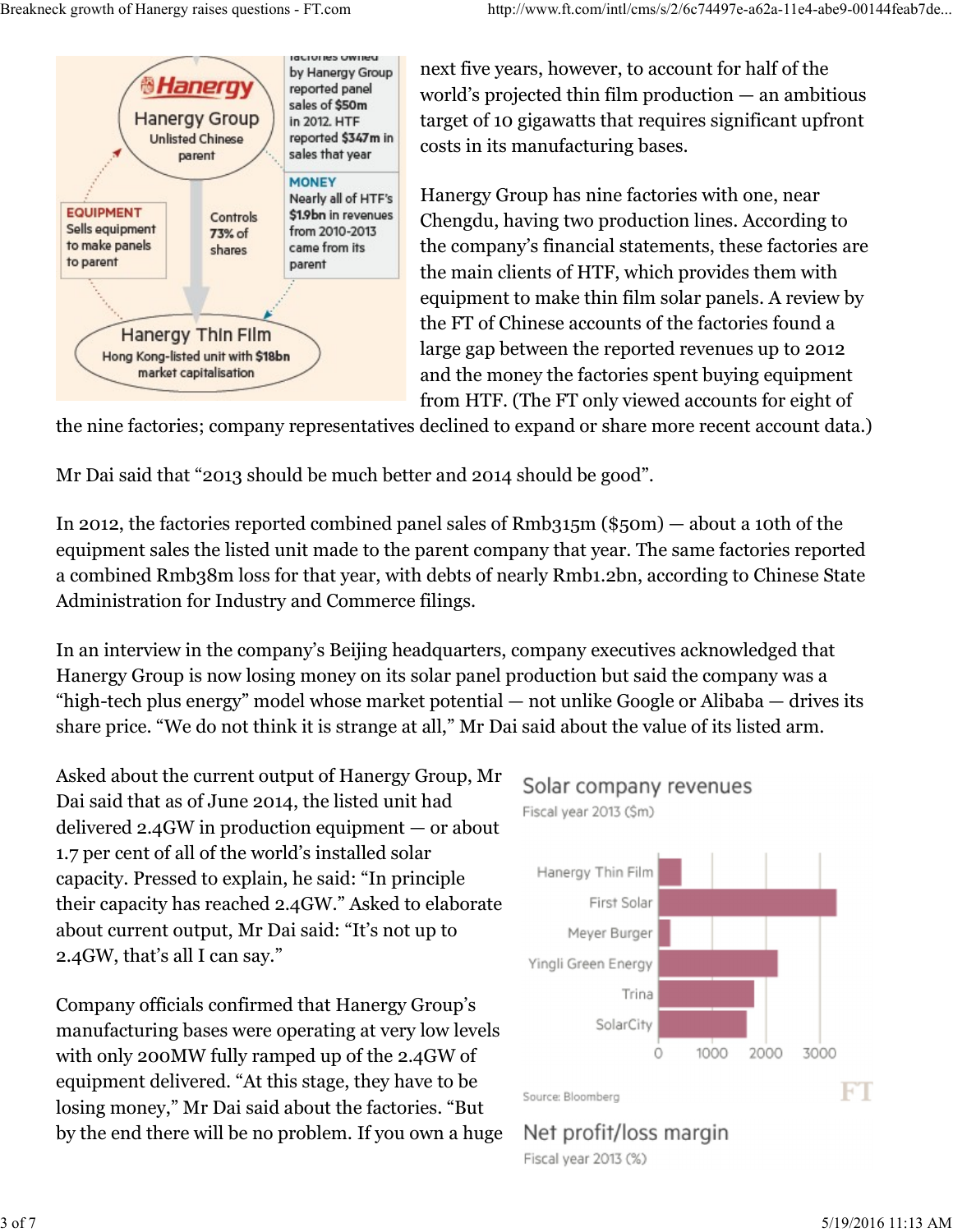house, and you have four bedrooms and need to air-condition them but are only using one bedroom, Hanergy Thin Film then it is totally different to using all four." Breakneck growth of Hanergy raises questions - FT.com http://www.ft.com/intl/cms/s/2/6c74497e-a62a-11e4-abe9-00144feab7de...<br>http://www.ft.com/intl/cms/s/2/6c74497e-a62a-11e4-abe9-00144feab7de...<br>http://www.ft.com/intl/cms

Mr Dai said the decision to invest in several factories **Example 2014** Meyer Burger at once, even at the cost of very low rates of production, was a "question of strategy, the company strategy". Mr Dai, who runs HTF and is also a vice-president of Hanergy Group, would not outline a timetable for increasing output; he also said that although he could not explain Mr Li's strategy, he believed scale was essential to drive down production costs.



HTF's business as equipment supplier to its parent dates from Hanergy's initial 2009 purchase of solar equipment from a Hong Kong-listed provider, Apollo Solar. Hanergy Group eventually bought majority control of Apollo Solar and renamed it Hanergy Thin Film.

In 2011, China announced a drive to develop high-tech champions and energy-saving and environmentally friendly technologies. The government announced it would pour Rmb10tn into those "strategic industries" to reduce dependence on imported oil and to tackle politically unpopular pollution. Senior leaders — including Xi Jinping in 2011 before he became head of state — have visited Hanergy facilities.

HTF's soaring share price over the past year has **Hanergy: The 10-minute trade** made Hanergy, in the words of analyst Charles Yonts Mar 25, 2015 - 5:22 pm of the CLSA brokerage, "too big to ignore". In December, Mr Yonts, who heads sustainable research You might not have heard of Hanergy Thin at the Hong Kong office, focused on Hanergy by Film before, but this Hong Kong listed solar asking: "Are they really that good?" He wrote:<br>"Working through [HTE's] businesses we can't make lts share price has enjoyed a startling rate "Working through [HTF's] businesses, we can't make them add up to the company's market cap."<br>investigation into trading in the company's

Mr Yonts noted on Tuesday that — were Hanergy exampled that Solin Kwong talks to Miles Group producing at capacity  $-$  its panel output  $\frac{1}{2}$  Johnson, FT hedge fund correspondent, would "roughly be sufficient to cover one of the smaller European states" yet "nary a Hanergy panel has been seen in the wild".





Mr Dai said that the evolving solar market was

"different than other industries". He said Mr Yonts had failed to consider that its glass panels could be sold as construction material, a distinction that company officials said was important in assessing where Hanergy's output might go. them add up to the company's market cap."<br>
investigation into trading in the company's<br>
stock has uncovered some curious<br>
Mr Yonts noted on Tuesday that — were Hanergy<br>
consider into trading in the company's<br>
stock has unc

Most of Hanergy's panels have gone to its own projects, of which some solar farms have been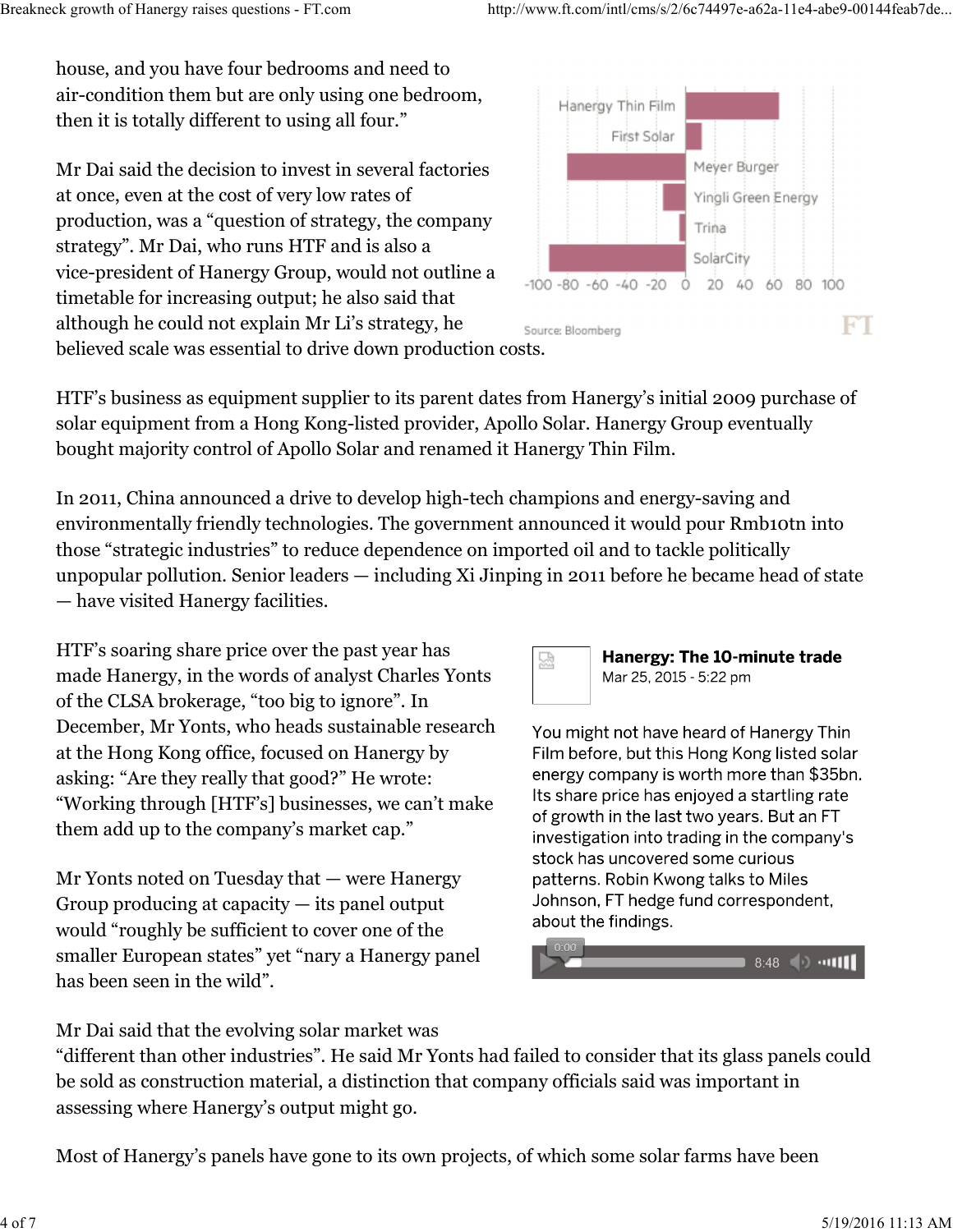transferred to the listed company. Mr Dai declined to specify how much solar generation capacity the Hanergy parent company still owned or how much money it made. Breakneck growth of Hanergy raises questions - FT.com http://www.ft.com/intl/cms/s/2/6c74497e-a62a-11e4-abe9-00144feab7de...<br>transferred to the listed company. Mr Dai declined to specify how much solar generation capacity<br>

HTF has plans, according to two company presentations, to build a 50MW farm in Henan Province, a 19MW farm in California, and an ambitious 400MW solar project in Ghana equivalent to about a fifth of that country's entire current installed electricity capacity.

HTF in December also made a notable sale from its solar-farm inventory: it sold 180MW of solar farms developed in the far western regions of Xinjiang and Qinghai for a profit of Rmb777.6m to a previously unknown Chinese investment vehicle called Hongsheng.

Eddie Lam, finance director of the listed company, said the sale demonstrated an external demand for Hanergy products. Documents seen by the FT, however, have raised some doubts about the deal with Hongsheng, which has no website and had never been mentioned in the Chinese media before its purchase from HTF.

Company registration documents show that Hongsheng was incorporated 13 days before the deal was announced. One of the three funds that owns Hongsheng has as its legal representative the wife of Victor Wong, a former HTF board member, who stepped down from his role in May last year, eight months before the sale took place.

Mr Dai said he was unaware of the relationship until queried by the FT. "Actually we have to thank you," Mr Dai said. "Only after we received your questions did we realise this".

He said that HTF's lawyers had since informed him that Mr Wong's wife's presence in the fund, and HTF not having previously declared this, did not breach any rules for related-party transactions for Hong Kong-listed companies.

Mr Dai also said that HTF was pursuing contracts to sell solar power to corporations and western consumers, including recently signing deals to install lightweight panels at Honda and Volkswagen plants in Guangdong province, as well as a contract for charging stations for Tesla, the electric car manufacturer. It has also sold rooftop solar assemblies for home use through Ikea.

None of those outside deals is yet generating large revenues but Mr Lam said they laid a foundation for a "win-win" business model of sales of power from Hanergy panels to external customers. plants in Guangdong province, as well as a contract for charging stations for Tesla, the electric car<br>manufacturer. It has also sold rooftop solar assemblies for home use through Ikea.<br>None of those outside deals is yet ge

"In a year or two, a lot of what you see as problems won't be problems any more," Mr Dai said. "You will be able to see it is an amazing company."

## Additional reporting by Owen Guo

### Rags, riches and mysteries: China's fifth-richest man

Many Chinese private entrepreneurs have a rags-to-riches story but Li Hejun, founder of Hanergy